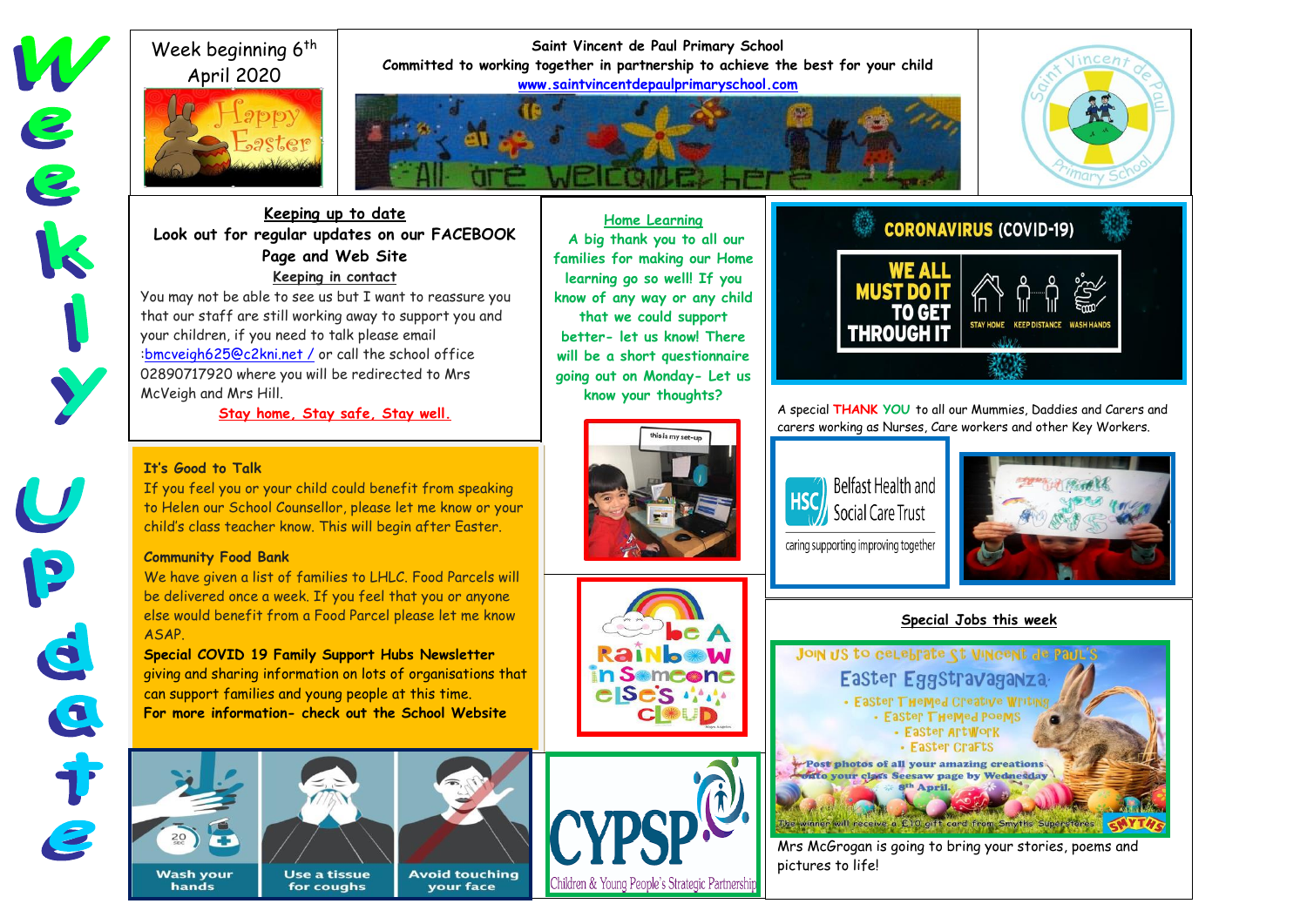Pupils of the Waak!

| Name                     | Class              | Reason                                             |
|--------------------------|--------------------|----------------------------------------------------|
| Abbie Goodall            | Nursery            | For going on a Spring Walk and collecting lots of  |
|                          |                    | signs of Spring!                                   |
| <b>Ollie Forbes</b>      | P1/ Ms Glover      | For using Seesaw in lots of different ways!        |
| <b>Jad Eshawish</b>      | P1/Miss Donnelly   | For trying his best every day                      |
| Mary Wasson              | P2/ Mrs McLaughlin | For her fabulous work inside her house and outside |
|                          |                    | in her garden!                                     |
| <b>Feidlim McCormick</b> | P2/ Miss Jamieson  | For Seesaw user of the week!                       |
| Jonjo Irwin              | P3/ Mrs McIlvenny  | For amazing work!                                  |
| San Yap                  | P3/Mrs Lally       | For creating an amazing home workstation           |
| Mya Maginn               | P4/ Mr Breen       | For Superstar home learning                        |
| <b>Callum Johnston</b>   | P5/ Mrs Hair       | For being a kind and loving boy to his family      |
| <b>Brendan Wasson</b>    | P5/ Miss King      | For his amazing work ethic and outstanding artwork |
| Oliwia                   | P6/ Miss McFarland | Working hard and doing well in her Maths           |
| Caoli Toner              | P6/7 Mrs Walsh     | For her lovely positive attitude                   |
| <b>Matthew Corbett</b>   | P6/7 Mrs McGrath   | For his great attitude to Working from Home        |
| John Wasson              | P6/7 Mrs McGrath   | For his hard work and great attitude!              |

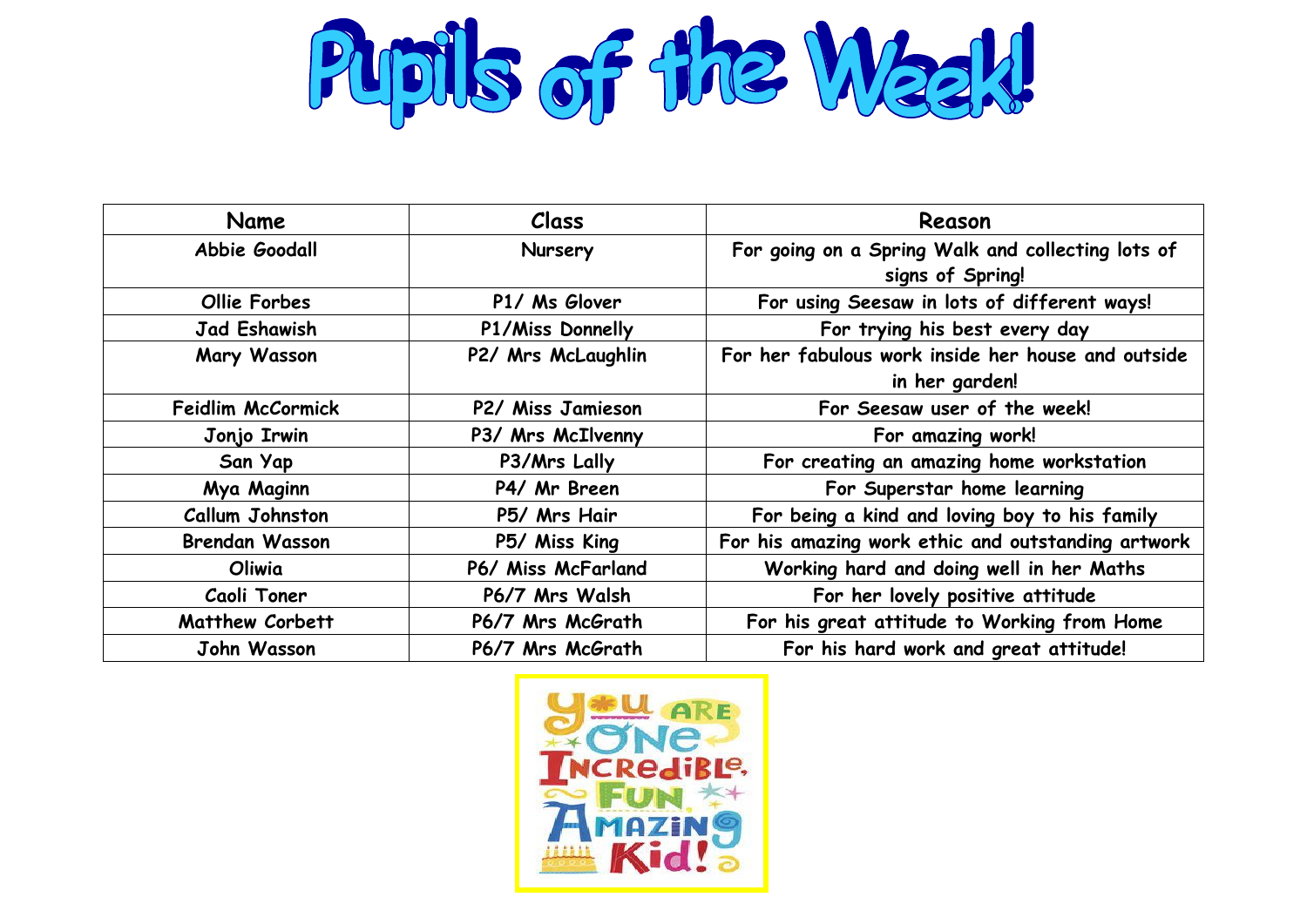A few pics!